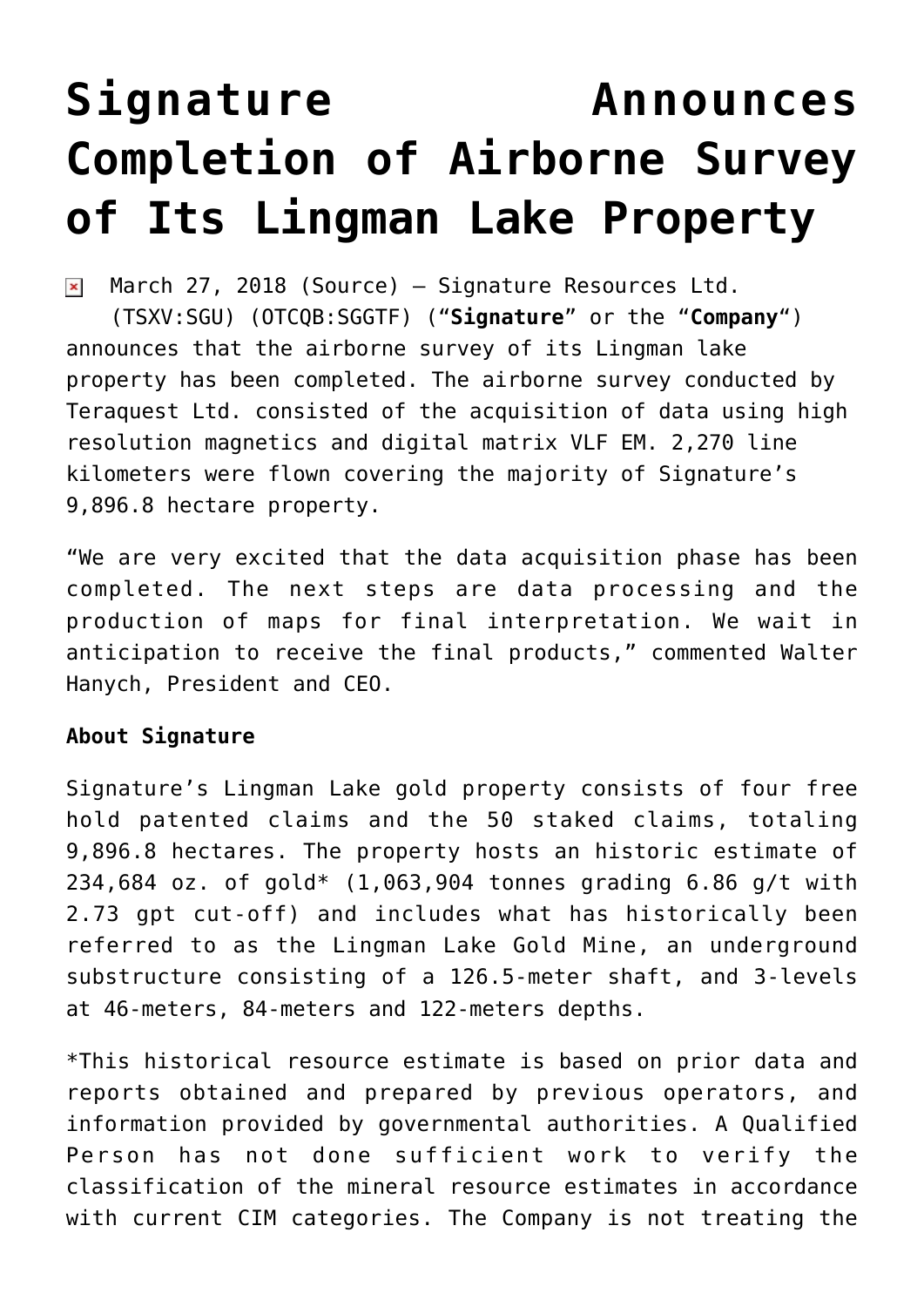historical estimate as a current NI 43-101-compliant mineral resource estimate. Establishing a current mineral resource estimate on the Lingman Lake deposit will require further evaluation, which the Company and its consultants intend to complete in due course. Additional information regarding historical resource estimates is available in the technical report entitled, "Technical Report on the Lingman Lake Property" dated December 20, 2013, prepared by Walter Hanych, P.Geo., and Frank Racicot, P.Geo., available on the Company's SEDAR profile at *[www.sedar.com](https://www.globenewswire.com/Tracker?data=3ov-4u9mqGrrAtVR4vpf1voLAIjs6X2zUpsz_JHHTcMOmwiAftsz7WLUlegv8l-7CBQzToFPcbqjj7oyTW6e5Q==)*.

## **Cautionary Notes**

**Neither TSX Venture Exchange nor its Regulation Services Provider (as that term is defined in the policies of the TSX Venture Exchange) accepts responsibility for the adequacy or accuracy of this news release.**

*This news release contains forward-looking statements which are not statements of historical fact. Forward-looking statements include estimates and statements that describe the Company's future plans, objectives or goals, including words to the effect that the Company or management expects a stated condition or result to occur. Forward-looking statements may be identified by such terms as "believes", "anticipates", "expects", "estimates", "may", "could", "would", "will", or "plan". Since forward-looking statements are based on assumptions and address future events and conditions, by their very nature they involve inherent risks and uncertainties. Although these statements are based on information currently available to the Company, the Company provides no assurance that actual results will meet management's expectations. Risks, uncertainties and other factors involved with forwardlooking information could cause actual events, results, performance, prospects and opportunities to differ materially from those expressed or implied by such forward-looking information. Forward looking information in this news release includes, but is not limited to, use of proceeds of the*